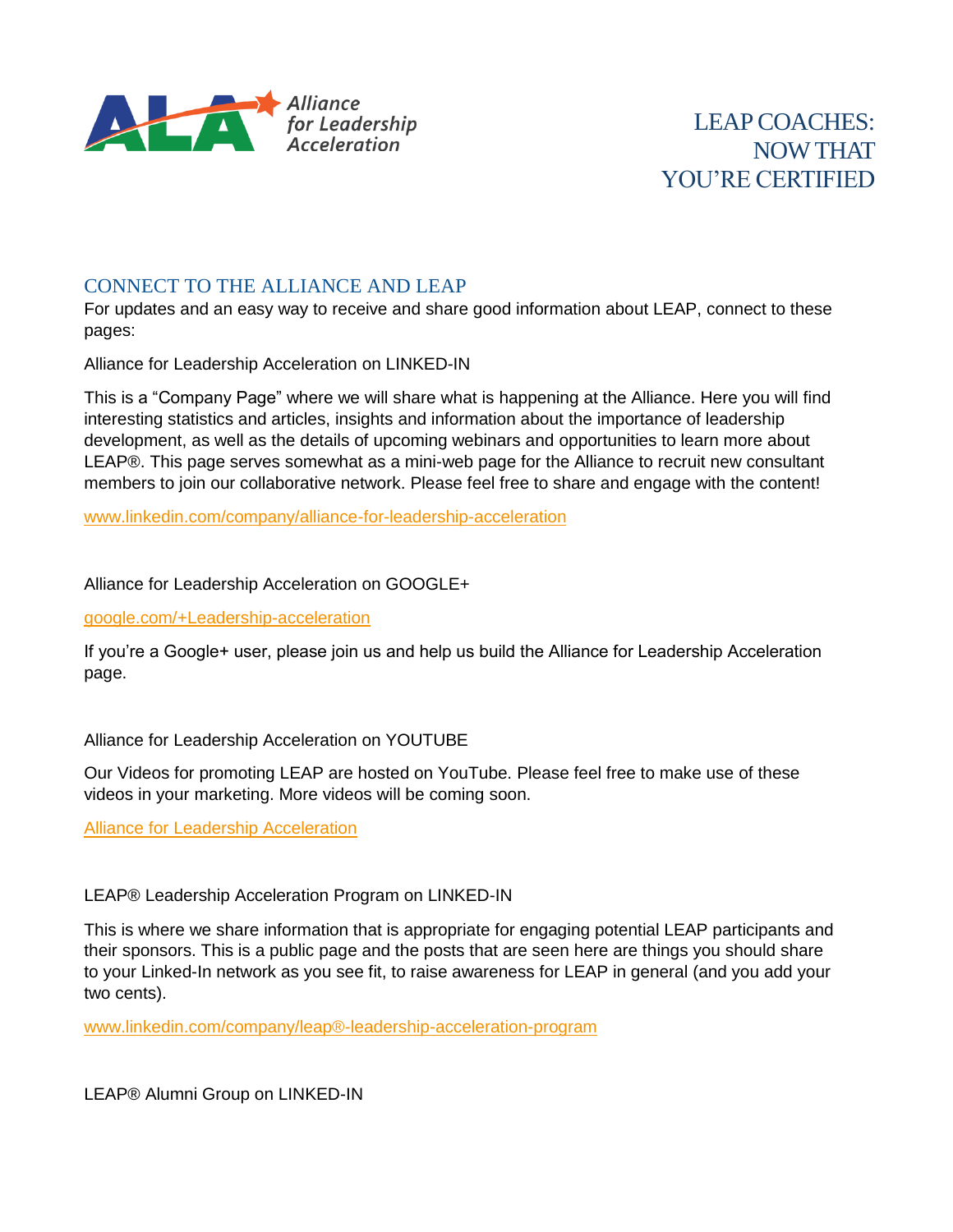

This is a closed group that is available only to LEAP Graduates as a benefit. Here is where we post engaging questions and items that help them continue with their journey of leadership development. This is also where the graduates can network with each other. You will be invited to this group and we welcome your valued input and shared articles and questions that would be helpful for LEAP graduates.

## ADD LEAP TO YOUR WEBSITE

Once you've added the LEAP information to your website, share it! Copy the URL for the page on your site and then create a status update with the URL pasted in it. Here are some examples (multiple posts):

I am happy to announce that I am now a LEAP® Certified Coach and have added the proven LEAP Leadership Acceleration Program to my service offerings. Do you know a manager who wants to transform into a great leader? <LINK>

LEAP is the Leadership Acceleration Program that transforms mid-career managers into tomorrow's leaders through a 12 month development journey with a cohort of peers and a Certified Coach and Facilitator. I have a LEAP cohort beginning in February 2015, please share this with anyone you know who might be looking for a leadership development solution. <I INK>

LEAP is the Leadership Acceleration Program that takes participants on a 12 month long journey to develop the confidence and competence they want and need to be successful leaders. I am now offering LEAP and will be launching a cohort in February 2015. Find out more at <LINK>

\*\*IMPORTANT\*\* Please put a link on your website to the Alliance for Leadership Acceleration [http://leadership-acceleration.com](http://leadership-acceleration.com/)

This creates inbound links and elevates the profile of the site for search engines. We will be posting your bio and photo and creating a link to your website as well.

You might put this on your LEAP page with something like…

I am certified to deliver LEAP through the **Alliance for Leadership Acceleration**